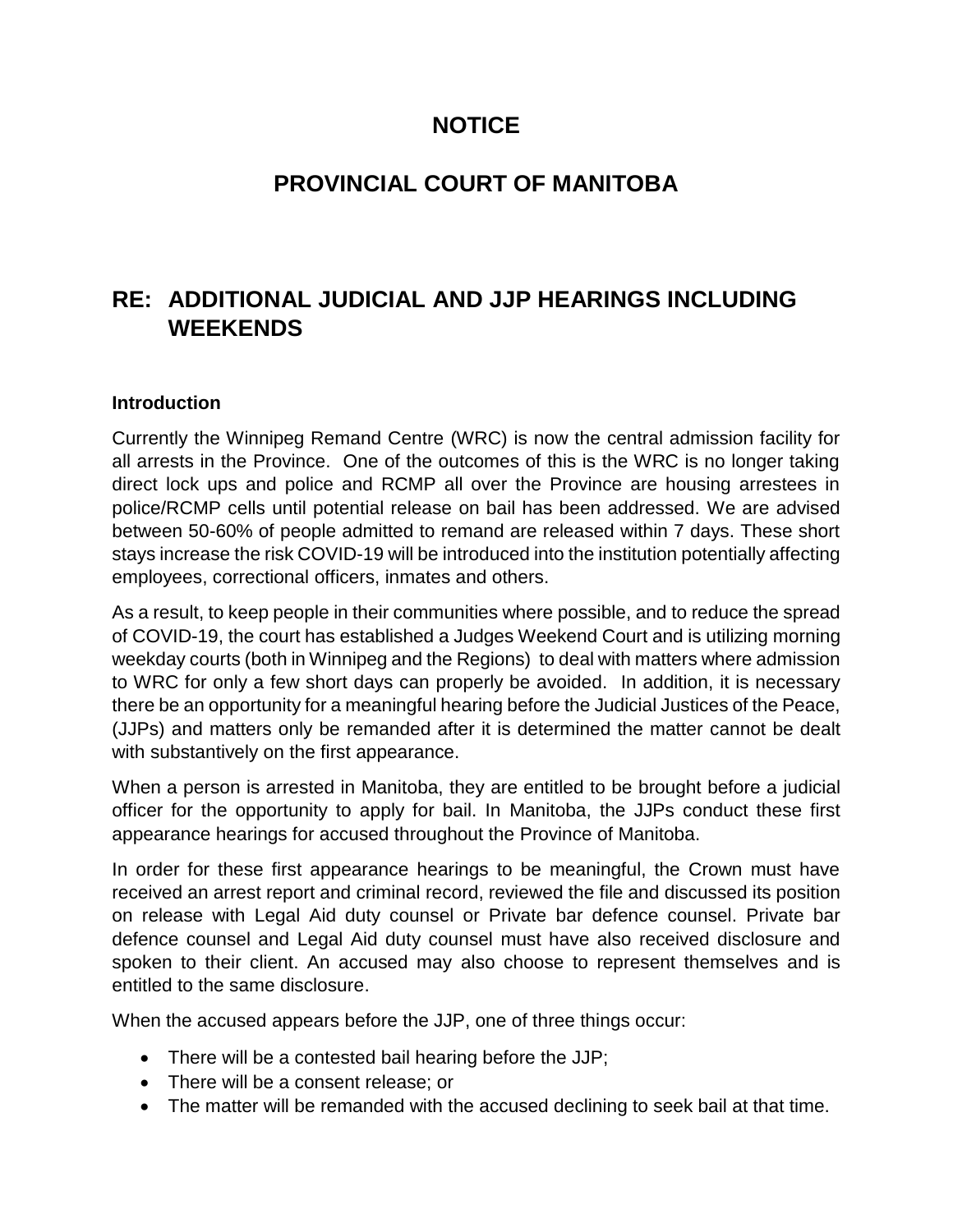#### **Appearances before the JJP**

#### **1. Monday-Friday in Winnipeg and the Regions (except Brandon)**

JJPs are available to hear first appearances throughout the Province.

Counsel can appear before the JJP by telephone or video if it is available.

It is expected Crown and Private bar defence counsel or Legal Aid duty counsel, have reviewed the file and will have a position on the release of the accused person when they first appear.

The JJPs will be available during the day to do remands, and bail hearings (consent releases and contested hearings).

If a matter is to be remanded without a bail hearing, counsel are expected to give a reason on the record as to why the matter cannot proceed to a bail hearing at that time before the JJP. It is recognized Private bar defence counsel or Legal Aid duty counsel may not always be available for these appearances. In these circumstances, where it is a consent remand, Crown counsel may put on the record the reasons for the requested adjournment and the accused's appearance may be waived. The JJP maintains the discretion to require the attendance of the accused.

If counsel are not ready to do a bail hearing but there is a reasonable probability of a consent release or a contested hearing later the same day, the JJP can stand the matter down to allow counsel to resolve the matter or prepare for the contested hearing before the JJP.

If the matter is not resolved at that second appearance and it will not be resolved by 9:00 a.m. the following morning, the matter will be remanded into custody and proceed in the ordinary course.

If Crown and Private bar defence counsel indicate they will be ready to proceed with a disposition for time in custody or a community disposition, or a contested bail, before 9:00 a.m. the next morning, the matter can be stood down to the 9:00 a.m. Judges morning docket in Winnipeg, or a 10:00 a.m. Judges in custody docket in the regions. The matters stood down to these Judge's dockets are expected to proceed as indicated and can proceed with the accused in police cells in their community by teleconference if necessary.

Any matters not resolved by 11:00 p.m. will be stood down to the 8:00 a.m. JJP docket.

#### **2. Weekend in Winnipeg and the Regions (including Brandon)**

JJPs are available in the regions and in Winnipeg to hear first appearances, on an ongoing basis, throughout the weekends until 11:00 p.m. The cut off times for the filing of paperwork related to these hearings are 9:45 p.m. in Winnipeg and 10:30 p.m. in the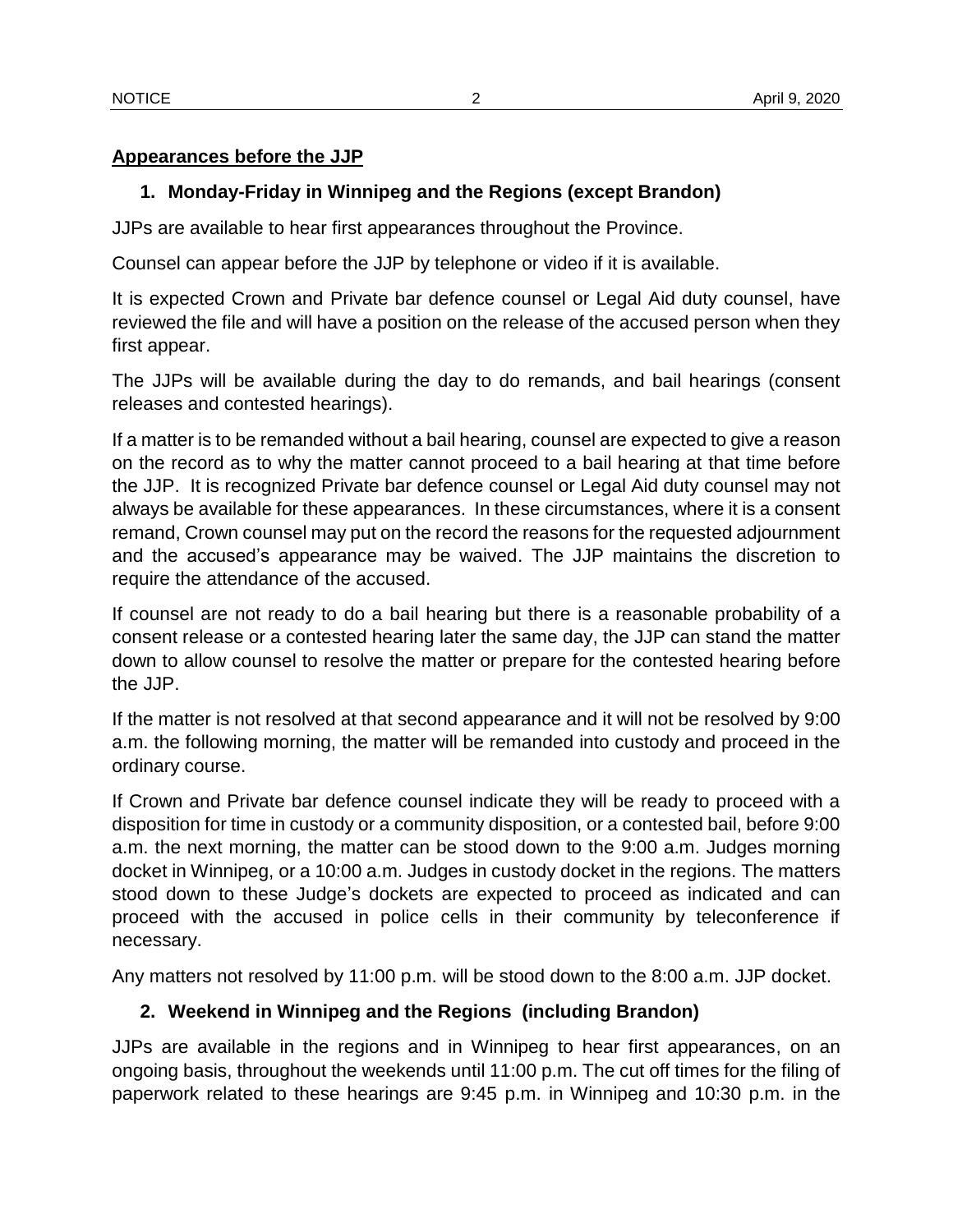regions. The JJPs can hear remands, and bail hearings (consent releases and contested hearings). The same principles apply to the appearances on the weekends as during the week.

Given JJPs are available on an ongoing basis, the 3:30 p.m. Weekend JJP docket is suspended indefinitely.

If a matter is to be remanded without a bail hearing, counsel are expected to give a reason on the record as to why the matter cannot proceed to a bail hearing at that time before the JJP. It is recognized Private bar defence counsel or Legal Aid duty counsel may not always be available for these appearances. In these circumstances, where it is a consent remand, Crown counsel may put on the record the reasons for the requested adjournment and the accused's appearance may be waived. The JJP maintains the discretion to require the attendance of the accused.

If counsel are not ready to do a bail hearing but there is a reasonable possibility of a consent release or a contested hearing later in the same day, the JJP can stand the matter down to allow counsel to resolve the matter or prepare for the contested hearing before the JJP.

If the matter is not resolved at the second appearance and it will not be resolved by 9:00 a.m. the following morning, the matter will be remanded into custody and proceed in the ordinary course.

If Crown and Private bar defence counsel indicate they will be ready to proceed with a disposition for time in custody or a community disposition, or a contested bail, before 9:00 a.m. the next morning, the matter can be stood down to the Judges Weekend docket. This includes Winnipeg, Brandon and all regional matters. The matters stood down to the Judges Weekend docket are expected to proceed as indicated and can proceed with the accused in police cells in their community by teleconference if necessary.

Any matters not resolved by 11:00 p.m. will be stood down to the 8:00 a.m. JJP docket.

### **Brandon**

#### **Monday- Friday**

Any matters for disposition or a contested bail will be added directly to the Judge's docket on the same day before a Brandon judge. The cut off will be 2:30 p.m. JJPs will be available to hear remands (with reasons), and bail hearings (consent releases and contested hearings), after the 2:30 p.m. cut-off through11:00 p.m. with documents being filed prior to the cut off time of 10:30 p.m.

#### **Direct Lockups**

Direct lockups are those persons who have been arrested and who have not seen a JJP before 11:00 p.m. and who are being held in police custody. The expectation with respect